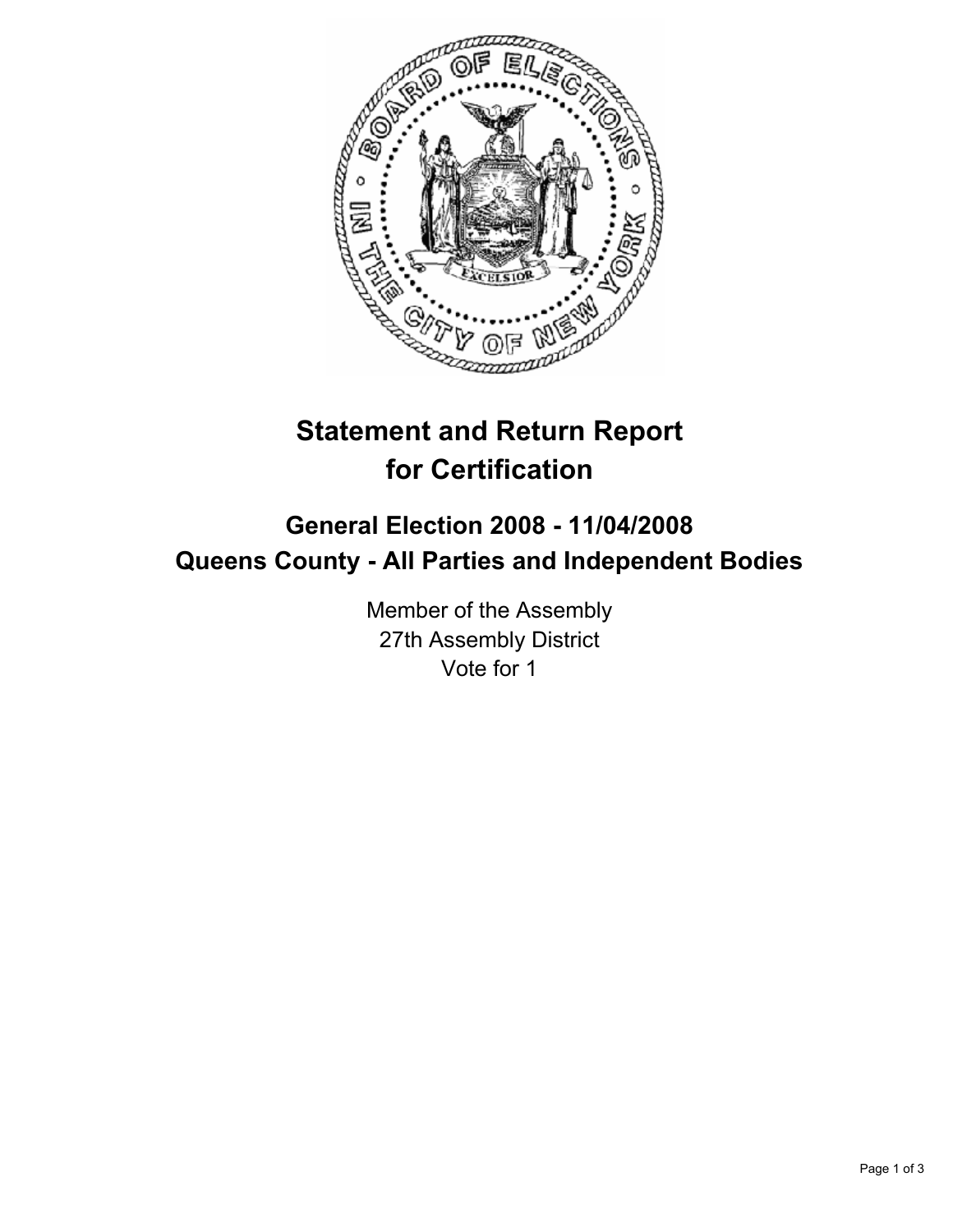

## **Assembly District 27**

| <b>PUBLIC COUNTER</b>         | 33,731 |
|-------------------------------|--------|
| <b>EMERGENCY</b>              | 148    |
| ABSENTEE/MILITARY             | 992    |
| AFFIDAVIT                     | 1,164  |
| <b>Total Ballots</b>          | 36,543 |
| NETTIE MAYERSOHN (DEMOCRATIC) | 20,849 |
| ANDREWE ROCCO (WRITE-IN)      |        |
| BRAD FREIDMAN (WRITE-IN)      |        |
| LOWELL RAPAPORT (WRITE-IN)    |        |
| ROBERT NELSON (WRITE-IN)      |        |
| SHAUN RICHMAN (WRITE-IN)      |        |
| VJEKOSLAR RADOVCIC (WRITE-IN) |        |
| <b>Total Votes</b>            | 20,855 |
| Unrecorded                    | 15,688 |